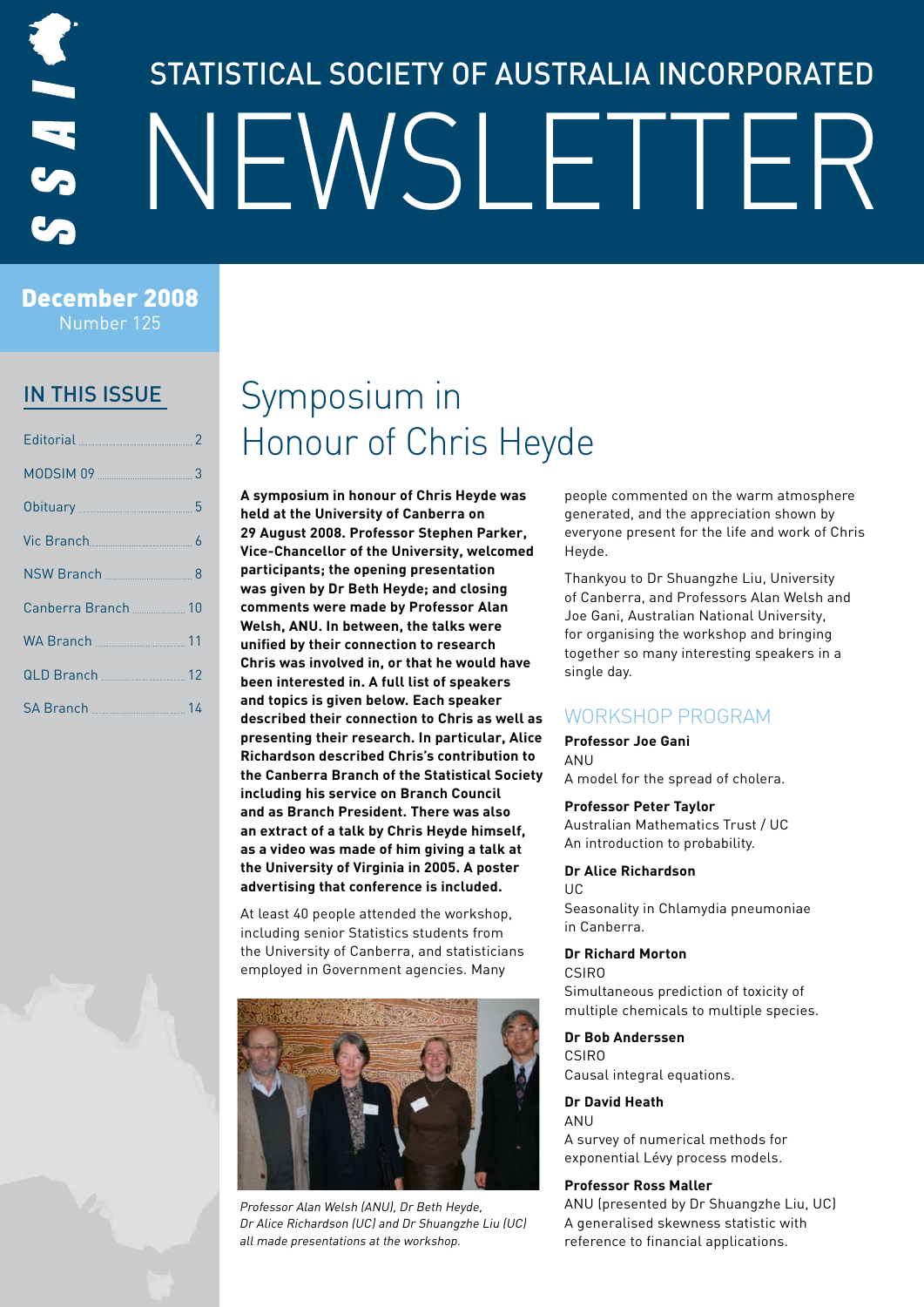### EDITORIAL //



**PO Box 5111, Braddon ACT 2612 Phone 02 6249 8266 Fax 02 6249 6558 Email admin@statsoc.org.au Society Web Page http://www.ststsoc.org.au**

### **EDITORS**

**Alice Richardson** School of ISE. University of Canberra,

**Michael Adena** Covance Pty Ltd PO Box 5125, Braddon ACT 2612

### Correspondence

Please direct all editorial correspondence to Alice Richardson. email: newsletter@statsoc.org.au

### **DISCLAIMER**

The views of contributors to this Newsletter should not be attributed to the Statistical Society of Australia, Inc.

### **SUBSCRIPTIONS**

The Newsletter of the Statistical Society of Australia is supplied free to all members of the society. Any others wishing to subscribe to the newsletter may do so at an annual cost of A\$30.00 for an issue of four numbers.

### **ADVERTISING**

Advertising will be carried in the Newsletter on any matters which the Editors feel are of interest to the members of the Society. For details of advertising rates, etc. contact the SSAI Executive Officer at newsletter@statsoc.org.au

### **PRINTING**

Blue Star Print Group 22 Pirie Street, Fyshwick ACT 2609

**DEADLINE FOR NEXT ISSUE: 10 February 2009**

## December **Editorial**

**Another year is drawing rapidly to a close, meaning that many experience a change in workload, for example, another cohort of students finishing their exams, or a rush to complete projects by year's end. The last newsletter for this year emphasises Branch reports, and they too wrap up an excellent set of activities that have occurred across all Branches.** 

By the time this newsletter reaches you, the silly season will be under way. The Editors would like to take this opportunity to wish all Society members a happy Christmas, and a pleasant New Year. We would also like to thank all those who have contributed to the newsletter, whether by writing reports, taking photos or entering competitions. Thankyou also to the organizations who have supported the activities of the Statistical Society and its members – your input into successful Society activities is much appreciated.

The deadline for copy for the next newsletter is 10 February 2009 - please consider making contributions to your Society's newsletter one of your resolutions for 2009. Enjoy the summer too!

### **MEMBER NEWS**

Ross Darnell and Petra Kuhnert attended the International Biometrics Conference in Dublin in August, and presented a poster. This poster was subsequently awarded a prize. Congratulations Petra and Ross!

### APOLOGY

We forgot to print an acknowledgement with the fantastic photos of ASC that appeared on the front page of the August newsletter The photos were taken by Adrian Baddeley, and the Editors would like to apologise for omitting the acknowledgment, and to thank Adrian very much for making the photos available to us.

### **Alice Richardson**

Alice Richardson Editor

**Organized by Carleton University, Canada and** 

## **Study Group**

**Computational Sciences**

### **Statistical Sciences (ICCS-X)**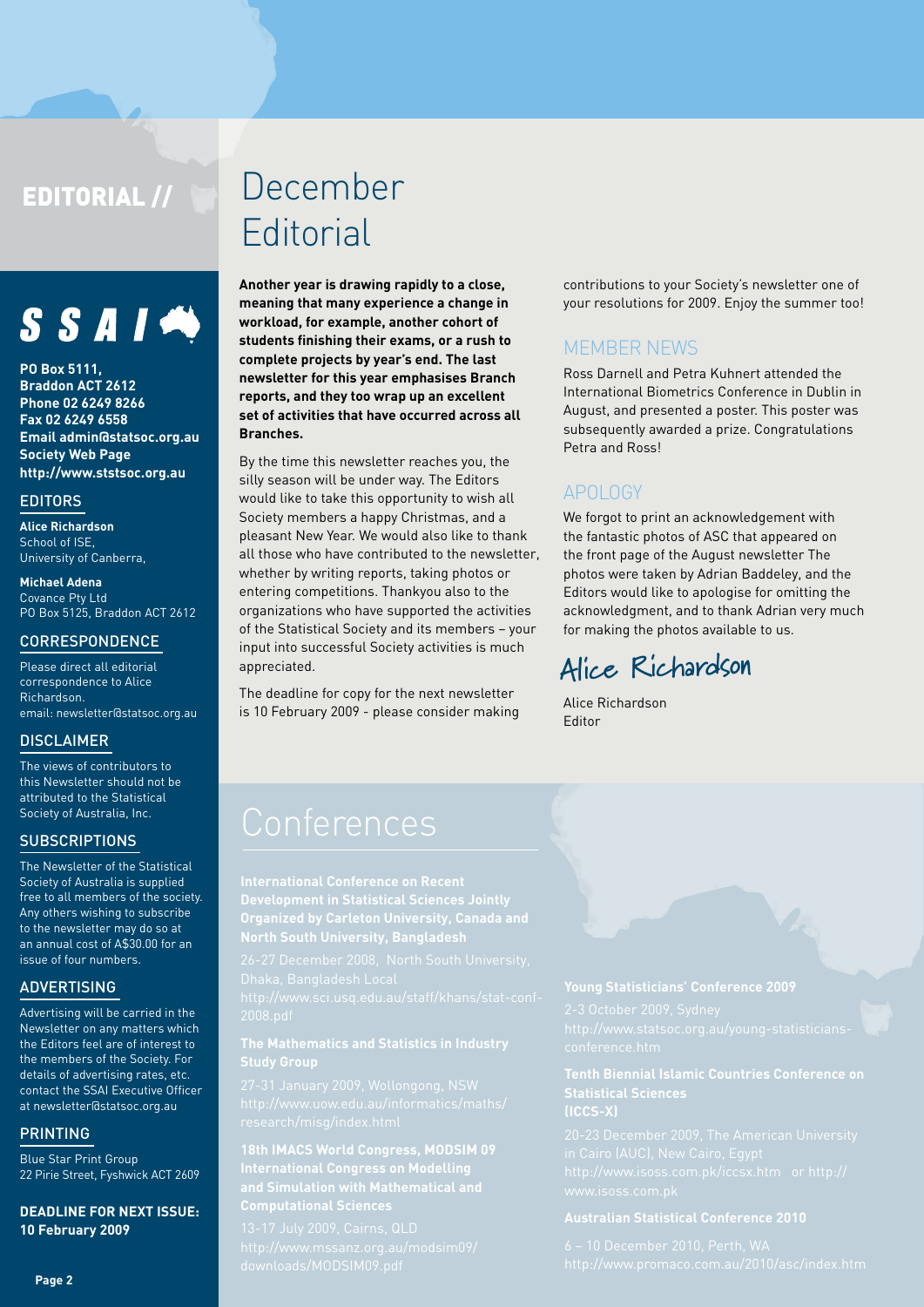## The Role of Statistics in Modelling and Simulation Collaborations

**Collaboration is playing an increasingly important role in guaranteeing successful outcomes for modern research challenges such as sustainable development, conservation of water resources and global warming. The success of collaboration relates directly to the joint experimental-scientific-statisticalmathematical fire power that it brings to bear on the related research deliberations.**

MODSIM (the biannual Modelling and Simulation Congress of the Modelling & Simulation Society of Australian & New Zealand) has a long tradition of bringing together researchers, working on practical real-world problems, who are using modelling and simulation tools to recover information from experimental data and/or identify the various scenarios that represent possible solutions to complex interconnected issues or networks. Examples include the development of decision support tools for prioritisation of investment in water quality management, modelling international financial markets, defence and homeland security applications and analysis of traffic control systems.

Within this framework, statistics has played and will continue to play a key role when matters revolve around the use of experimental design to define a protocol for the collection of data,

sampling strategies, model parameterisation, testing and sensitivity analysis. As is clear from the following Table, statisticians and statistical science have contributed substantially to previous MODSIM Congresses and involvement in future Congress is critical to their continued success.

The next MODSIM Congress, MODSIM09, will be in Cairns, July 13-17, 2009. Its theme, which directly reflects the importance of collaboration, is "Interfacing the Mathematical and Computational Sciences with Modelling and Simulation Applications", with the statistical sciences being seen as a key discipline within the mathematical sciences. A major goal of the Congress is to bring together scientists, statisticians, mathematicians, computer scientists, engineers and industry professionals contributing to modelling and simulation endeavours, with particular emphasis on developing the science and practice of modelling and simulation, as well as environmental and industrial issues.

Fittingly, climate change and global warming will be major modelling and simulation issues discussed at MODSIM09 which is very appropriate for the Cairns location as a major departure point for tours of the Great Barrier Reef.

### **Numbers of Papers Mentioning a Specific Statistical Key Word at the MODSIM Congresses in 2001, 2003, 2005, 2007, and the Total Since 1995**

| <b>Statistical Key Words</b> | 2001           | 2003 | 2005 | 2007 | <b>Total Since 1995</b> |
|------------------------------|----------------|------|------|------|-------------------------|
| Distribution                 | 71             | 318  | 305  | 324  | 1,340                   |
| Statistical                  | 47             | 180  | 180  | 243  | 937                     |
| Regression                   | 20             | 139  | 125  | 127  | 540                     |
| Stochastic                   | 21             | 132  | 107  | 98   | 506                     |
| Sampling                     | 27             | 91   | 89   | 107  | 395                     |
| Robust                       | 19             | 85   | 96   | 114  | 392                     |
| <b>Bias</b>                  | 18             | 55   | 59   | 73   | 265                     |
| Bayesian                     | 5              | 41   | 51   | 40   | 170                     |
| Markov                       | 13             | 30   | 38   | 37   | 139                     |
| <b>Null Hypothesis</b>       | 3              | 19   | 37   | 26   | 134                     |
| Clustering                   | 4              | 28   | 28   | 25   | 113                     |
| Time series analysis         | 8              | 30   | 10   | 21   | 93                      |
| Linear model                 | 2              | 19   | 18   | 20   | 77                      |
| <b>Bootstrap</b>             | $\overline{2}$ | 8    | 12   | 9    | 42                      |

### Society Secretaries

#### **Central Council**

President Professor William Dunsmuir Secretary: Dr Doug Shaw Doug.shaw@csiro.au

#### **Canberra**

President: Dr Glenys Bishop Secretary: Dr Ray Lindsay ray.lindsay@netspeed.com.au

### **New South Wales**

President: Dr Eric Beh Secretary: Dr Boris Choy B.choy@econ.usyd.edu.au

#### **Queensland**

President: Dr Miranda Mortlock Secretary: Helen Johnson h.johnson@qut.edu.au

#### **South Australia**

President: Dr Andreas Kiermeier Acting Secretary: Paul Sutcliffe p.sutcliffe@abs.gov.au

### **Victoria**

President Professor Mervyn Silvapulle Secretary: Lucy Busija Lucy.busija@mh.org.au

#### **Western Australia**

President: Marty Firth Secretary: Rebecca O'Leary roleary@ichr.uwa.edu.au

### Section Chairs

**Bayesian Statistics** Kerrie Mengersen k.mengersen@qut.edu.au

**Environmental Statistics** Petra Kuhnert petra.kuhnert@csiro.au

**Statistical Education** (co-chairs) Michael Martin Michael.martin@anu.edu.au Peter Howley Peter.howley@newcastle.edu.au

**Surveys and Management** Veronica Rodriguez veronica.rodriguez@abare.gov.au

> **Social Sciences** Michele Haynes m.haynes@uq.edu.au

**Young Statisticians** (co-chairs) Fiona Beer beer.fiona@gmail.com

Kevin Wang WANG\_KO-KANG@LILLY.COM

Further contact details for Society Secretaries and Section Chairs can be obtained by contacting the Society on (02) 6249 8266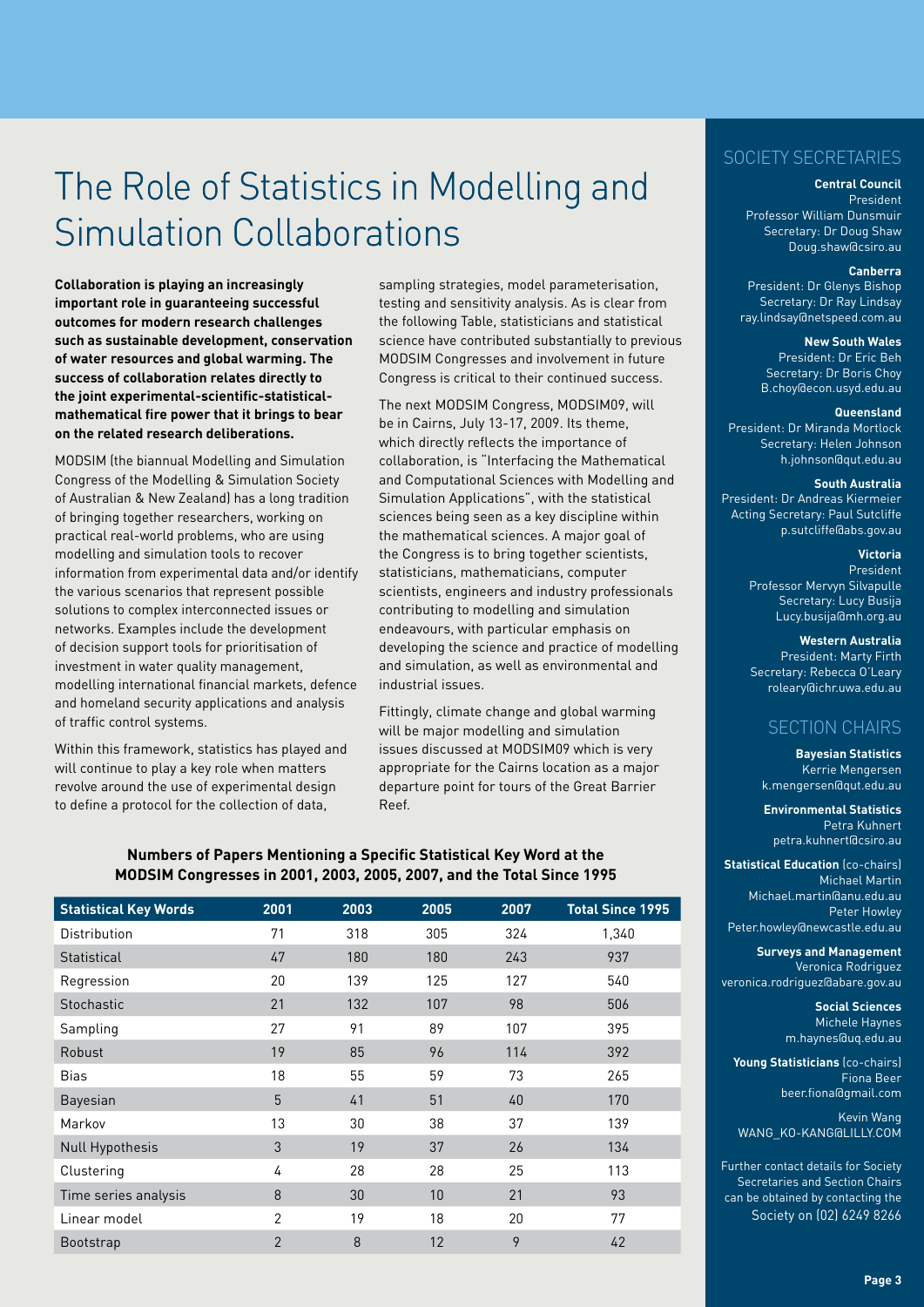## Modelling and Simulation //

#### Bob Anderssen,

CSIRO Mathematical and Information Sciences, and Roger Braddock, Griffith University,

CO-Chairs of the Program Committee for MODSIM09

## The Role of Statistics in Modelling and Simulation Collaborations cont ...

The talks by the plenary speakers will highlight examples of successful collaboration with secondary industry, health care and water resources management.

The Streams for the MODSIM09 Congress are: Applied and Computational Mathematics; Biological Systems; Computer Sciences; Economic and Financial Systems; Engineering and Applications; Environment and Ecology; Global Change and/or Natural Hazards; Participatory Decision Making and Modelling Social Systems; and Water Resources.

More details about the Congress can be found at the following website: http://www.mssanz.org.au/modsim09/index.html

In order to enhance the impact of statistics on modelling and simulation collaborations, please consider proposing a session in one of the Streams or at least attending MODSIM09.



IMACS : International Association for Mathematics and Computers in Simulation



Modelling and Simulation Society of Australia and New Zealand

## Looking for a job?

**For a listing of current statistical vacancies in Australia and New Zealand visit:**

### **http://www.statsci.org/jobs**

**Do you have a job to advertise on the website? Email a position description to dwu@wehi.edu.au Listing is free! This service is proudly brought to you by:**

S S A I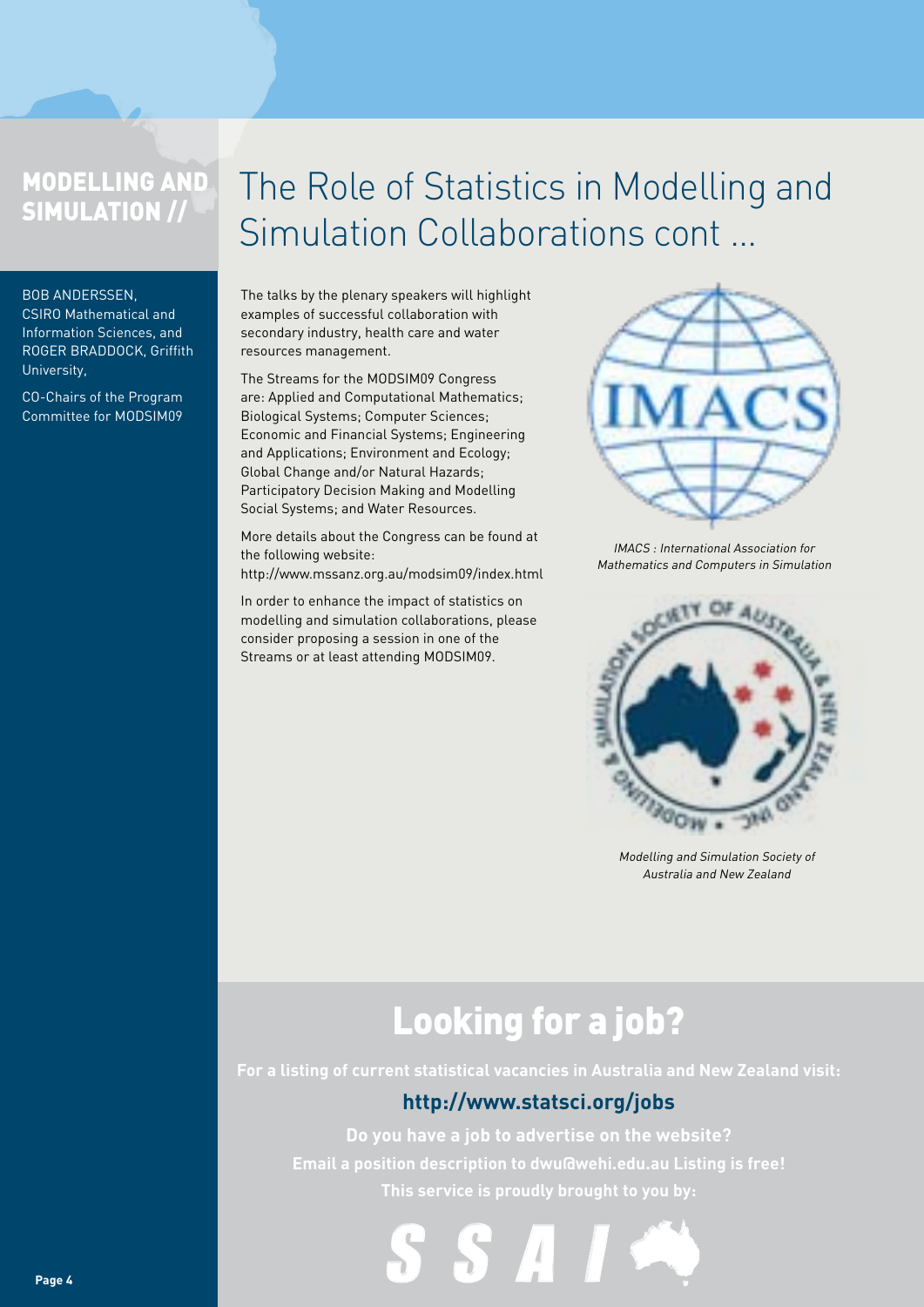## Marc Raimondo

### **Marc Raimondo died suddenly on 10 August, 2008 after a very short illness. He was aged 39.**

Marc completed his doctorate at the University of Paris VII in 1996 under the direction of Dominique Picard and came to Australia with his wife Apolline in 1996 as a post doc to work with Peter Hall at the ANU.

Marc followed his postdoc with Peter by a period at Stanford working with Iain Johnstone and David Donoho before taking up alectureship at the University of Sydney in 1999. Marc was promoted to Senior Lecturer in 2005.

Marc had a very productive research career which was gaining momentum.

He published over 20 papers in the general area of change point detection and wavelet deconvolution including a discussion paper (with Johnstone,

Kerkyacharian and Picard) read to the Royal Statistical Society in December 2003. His major papers in the Annals of Statistics, JRSS B and Statistica Sinica have strong citation records. In 2007 Marc was invited to become an Associate Editor for the Journal of the Korean Statistical Society.

Marc had active collaborations with a number of colleagues scattered across 4 continents and regularly travelled to work with them. Many visited the University of Sydney over the past nine years. His principle colleagues overseas

were Laurent Cavalier, Gerard Kerkyacharian and Dominique Picard in France; Ming-Yen Cheng in Taiwan; Aurore Delaigle in the UK; David Donoho and Iain Johnstone in the USA; Rafal Kulik in Canada and Nader Tajvidi in Sweden.

In the week before he died he was delighted to receive an invitation to be one of the Distinguished Lecturers at the next IMS



Asia Pacific Rim conference planned for Korea in June 2009.

Marc had considerable success working with students in the Talented Students Program at the University of Sydney on quite applied projects such as Changepoints analysis of hydrological data (with Hugh Miller); Describing fractal activities of financial data (with Max Skipper) and Statistical extreme values modelling by peaks over high thresholds (with David Abelson). Marc supervised two Honours students (Rob Franklin and

Mark Donoghoe) and one PhD student Justin Wishart.

In Sydney Marc developed a love of surfing and was regularly found at the Sydney fish markets - his favourite shopping precinct. He was a keen photographer, enjoyed music and was actively involved in supporting and promoting indigenous art of the Maningrida community where Apolline is based.

Marc is survived by his wife, Apolline Kohen and parents Emilio and Chantal.

## // obituary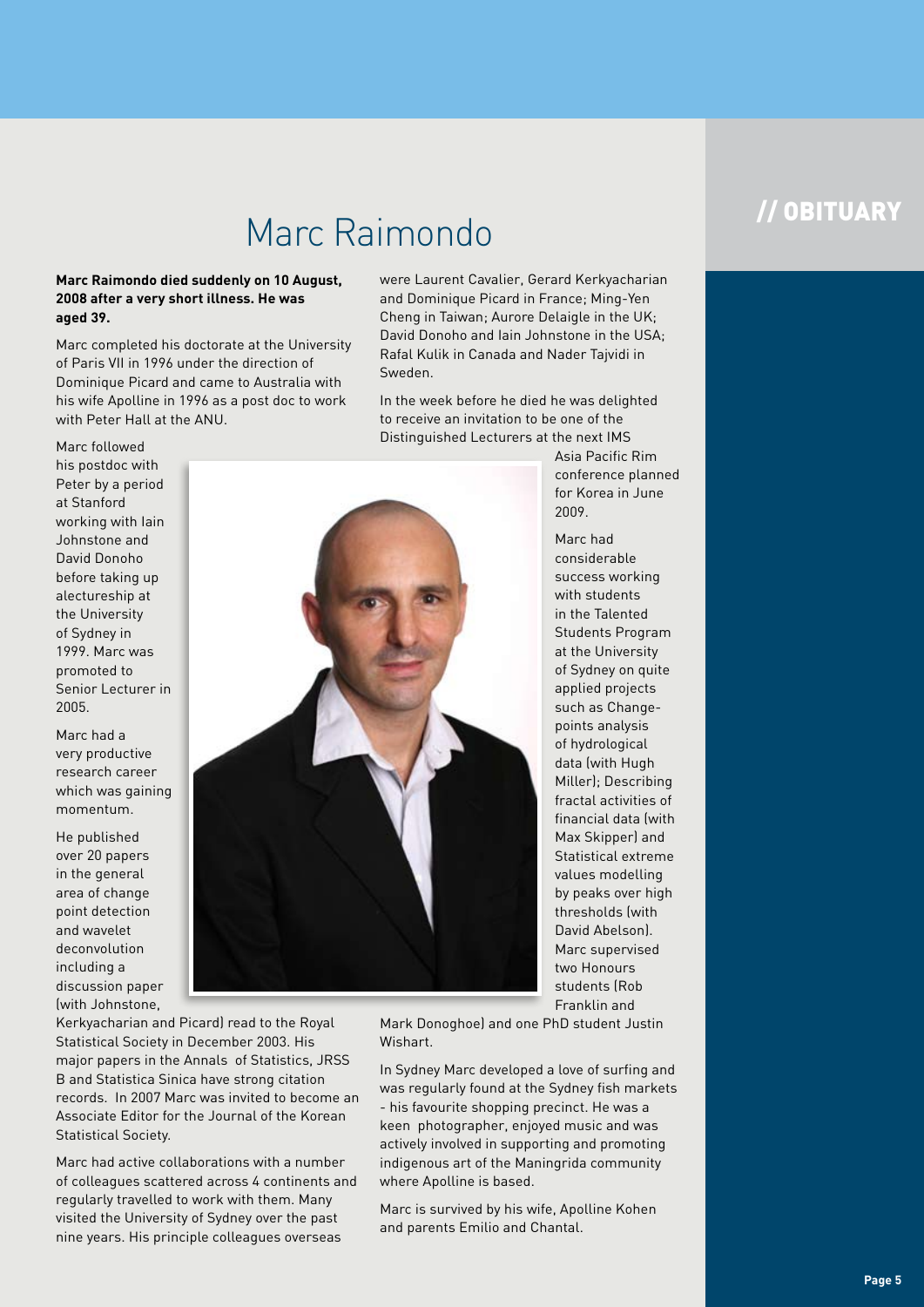## VIC Branch //

SCOTT FOSTER **AND** Geoff Laslett

## Generalised Additive Smooth Modelling

**On the 12th of August the Victorian branch held a meeting at the CSIRO Marine Laboratory in Hobart. The evening's presentation was given by Professor Simon Wood from the University of Bath, UK. He is the author of the MGCV package for R as well as the book `Generalized additive models: an introduction with R'. Simon gave an interesting and stimulating overview of generalised additive models (GAMs) from his perspective. I'm sure that many (all?) of the attendees will be looking for future opportunities to `be smooth.'**

His talk started by introducing some motivating data sets and posing simple and flexible models for these data. The models were, of course, GAMs and Simon used this motivation to introduce general and specific aspects of GAMs. In particular, the GAMs presented were penalised regression spline models of one form or another.

An overview of some of the practical and

splines was given using splines in one and two dimensions. The 2D case was expounded upon by initially introducing thin plate splines and showing some of their limitations, such as computational expense and lack of scale invariance. Simon presented a practical method to reduce computation by using a reduced rank representation of the smoothing basis. He introduced tensor product splines as a method to overcome the scale invariance problem. Unfortunately, tensor product splines are not applicable for all applications, such as when the function domain is an irregular and difficult shape. A novel spline, the `soap film' spline, was introduced for this purpose and Simon demonstrated the method using real and simulated data. Some computational issues for all penalised regression spline models, along with methods to choose the smoothing parameter or parameters, was then presented and it was illustrated (quite emphatically) that computational methods can, and do, have a severe practical effect: poorly chosen methods



Prof Simon Wood getting up close to a 2D thin plate regression spline.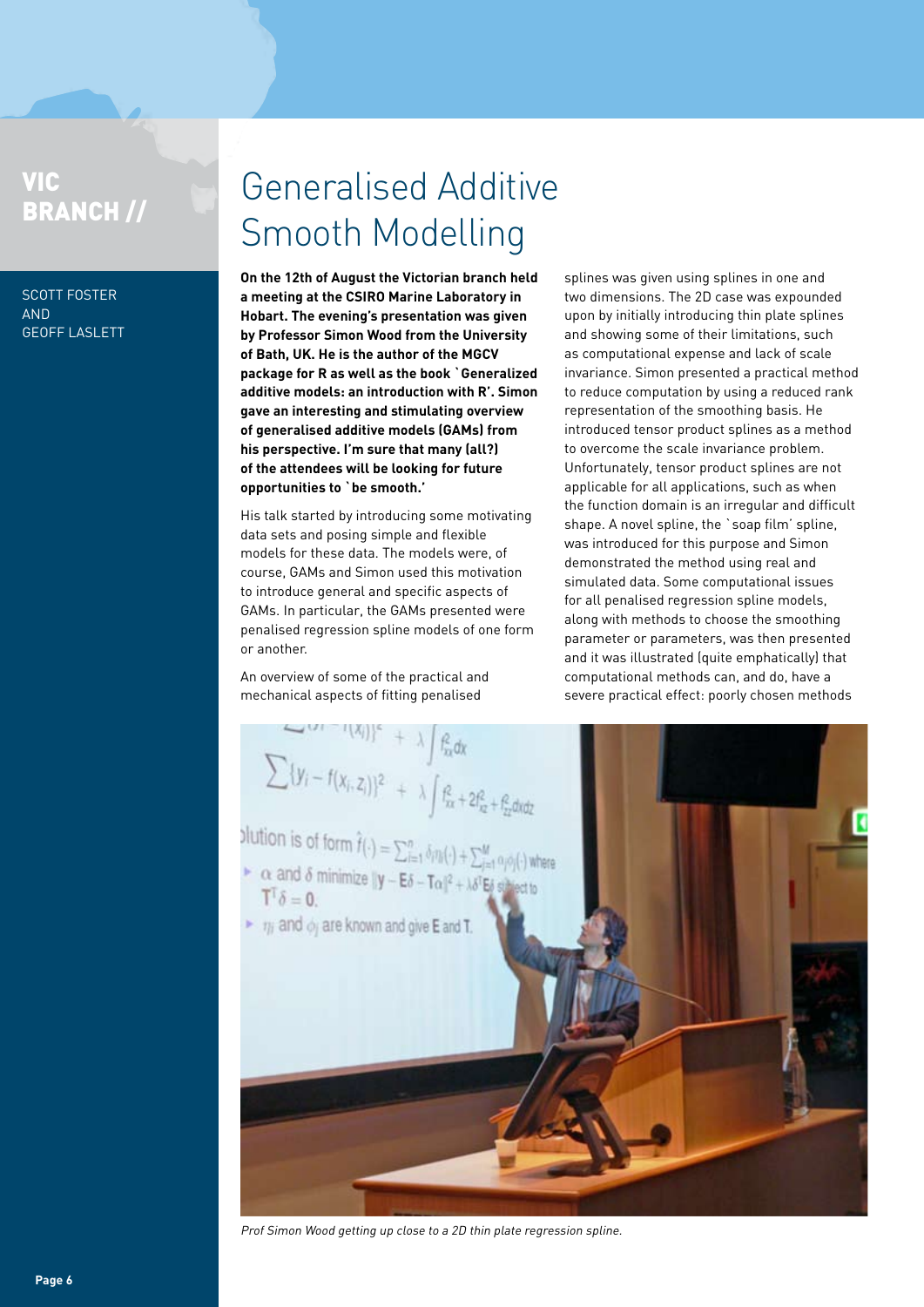### **VIC** // BRANCH

sometimes can give truly bizarre results. The talk was rounded off by presenting the fitted models posed to the motivating data introduced at the beginning of the talk.

After dinner a contingent of statisticians gathered at a Greek restaurant, where good food, `smooth' wine and good conversation were enjoyed by all.

Scott Foster

**On 26th August, Simon gave the same talk to the Victorian Branch at the University of Melbourne, and attracted an audience of about 30 people, rather larger than usual in recent years. It was an exhilarating presentation, given by someone in total command of his topic. I recommend that people take the opportunity to hear Simon speak if ever they get the chance. The talk may be found at http://www.maths. bath.ac.uk/~sw283/: see "GAM overview".** 

Geoff Laslett



Prof Simon Wood in Melbourne. Photo: Brian Phillips

Scott Foster and Geoff Laslett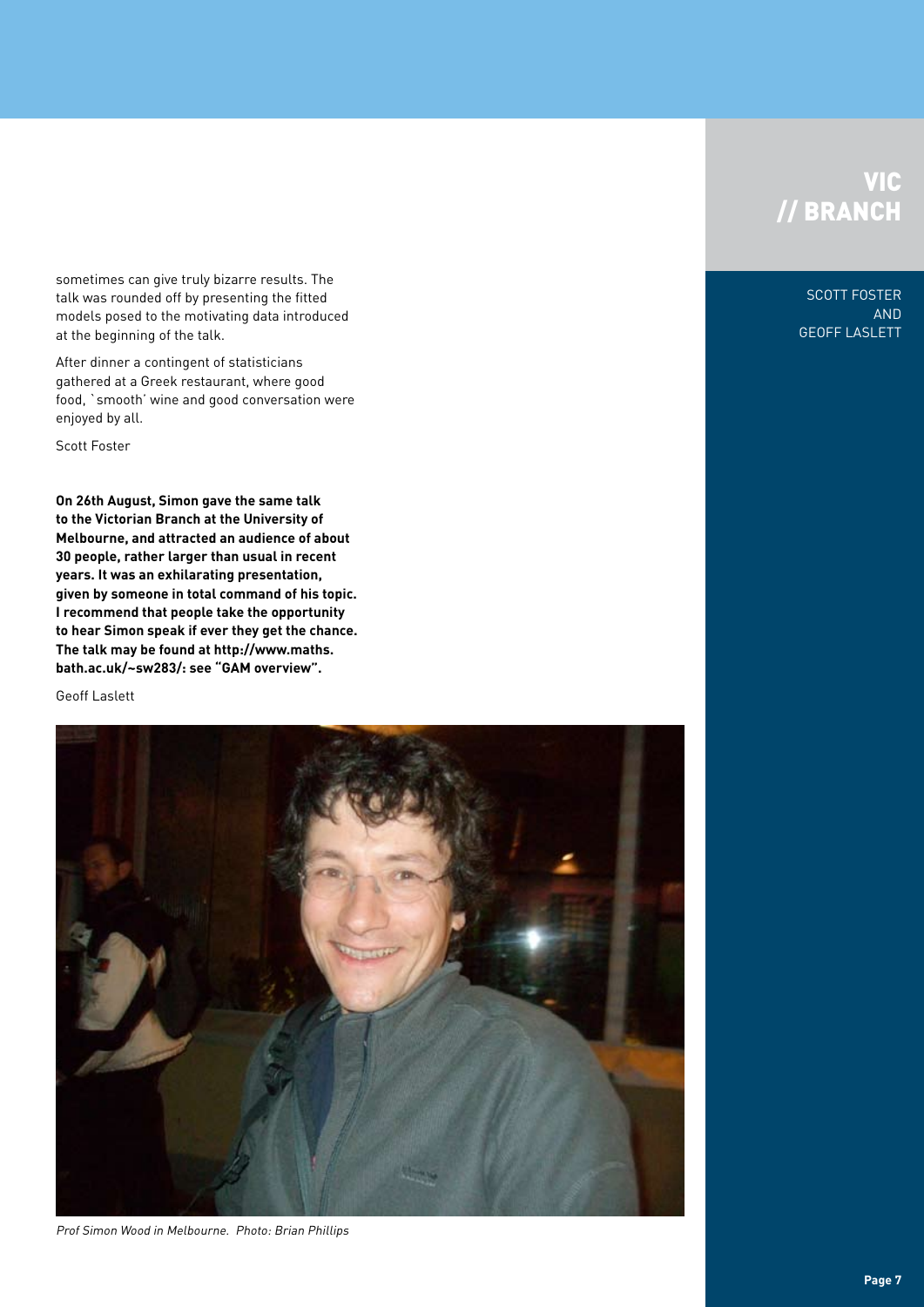### **NSW** BRANCH //

## 2nd Workshop on Integrating Statistical Ideas into Mathematics

### Caro Badcock

**In 2007 the NSW Branch held a very successful workshop to bring secondary school mathematics teachers, curriculum developers and statisticians (university and any others interested) together to discuss the statistical components of the Stage 6 mathematics syllabus due for release in 2010. To continue the good work building the relationship between mathematics teachers and statisticians a second workshop was held this year (on August 6). The theme of the afternoon was to discuss the types of professional development mathematics teachers need to provide them with the skills to deliver the statistical topics and to investigate ways of providing these skills. As with last year's workshop a full report will be available on the Branch website.**

As with 2007, we started at 12.30pm with light refreshments – a good inducement to get everyone there on time! Around 45, including the presenters, attended the day, with the majority of the teachers being heads of departments or equivalent indicating we were reaching the right target audience. Margaret Bigelow, Board of Studies provided an update of what had happened to the draft syllabi since she had presented in 2007 and then opened the floor to general questions. Apart from a few questions around the support documents for the syllabi the discussion centered round the use of the graphics calculators. No consensus was reached but the door has been left open for some continuing discussion around the use of technologies, in this case in the teaching of statistics.

Margaret was followed by Helen MacGillivray, Senior Fellow, QUT, winner of an ALTC (formerly Carrick) award and the plenary speaker. Helen attempted to summarise two decades of working with teachers and syllabi developers around the country into 30 minutes! Helen stressed that the way to develop good understanding of statistical methods is to work with and dig into complex data. Helen also emphasised that careful use of language is important in the teaching of statistics: in understanding the problem, investigating the data, and summarising and interpreting the results

David Griffiths, University of Wollongong, spoke about the history of the workshops the university has with mathematics teachers and their plans to continue the workshops on an annual basis.

Stuart Palmer, Mathematics Co-ordinator at PLC Sydney (Croydon), shared some of the ways he uses real data to build conceptual understanding. After the coffee break, David Keanan-Brown from MANSW shared some of the ideas the MANSW executive has been discussing regarding ways of providing professional education to mathematics teachers to assist them in confidently teaching the statistical topics in the new syllabi. He provided some starting points for the breakout session. The final speaker prior to the breakout session was Peter Howley, University of Newcastle who spoke on ways of making statistical ideas real and keeping students interested.

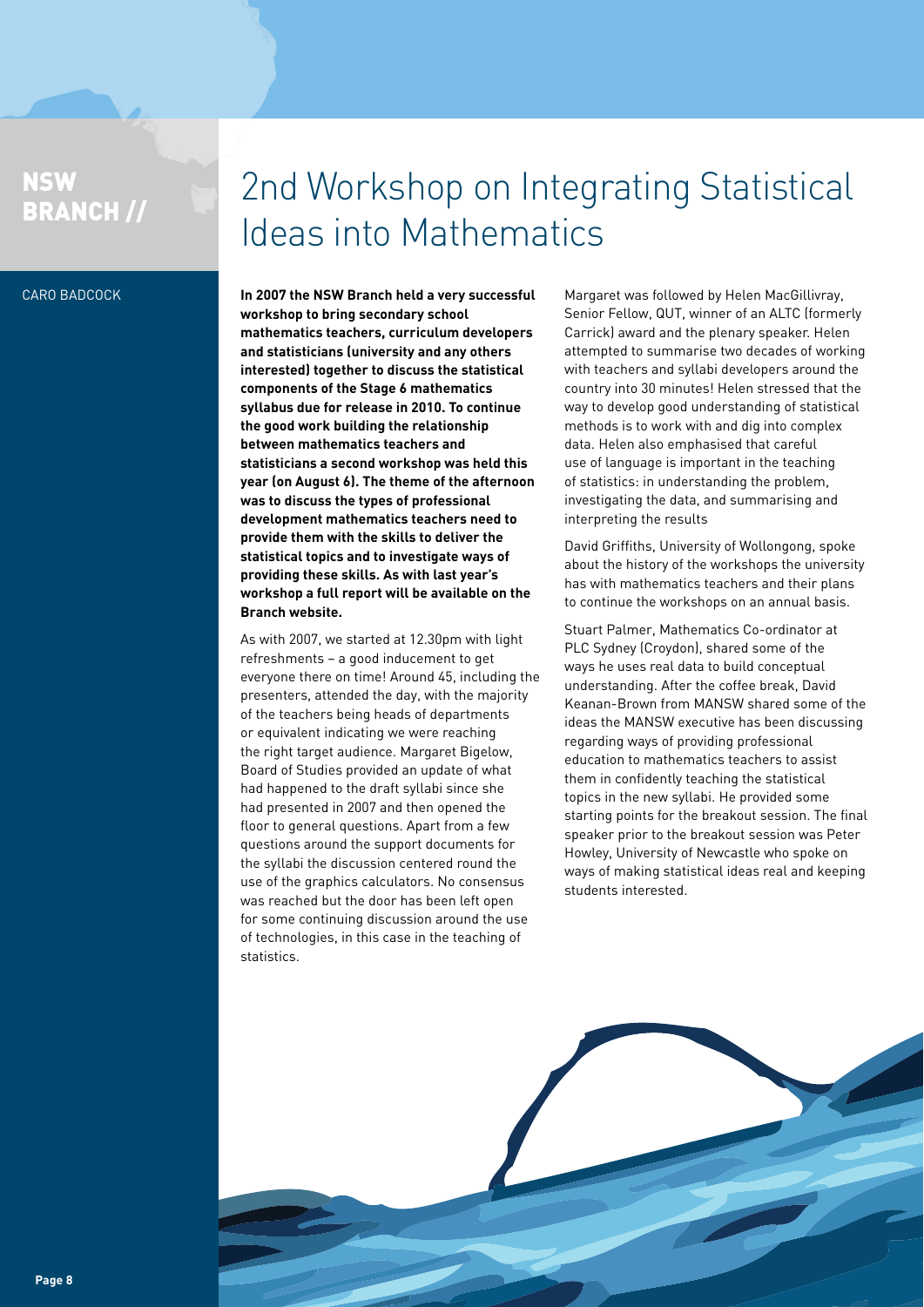### **NSW** // BRANCH

The aim of the breakout session was to Caro Badcock Caro Badcock Caro Badcock Caro Badcock Caro Badcock Caro Badcock discuss and evaluate different approaches to professional education in statistics for mathematics teachers and also to nominate other resources or kinds of support that participants thought would be useful. A full summary of the ideas from the breakout can be found in the report. The major threads were that teachers certainly will need support to be skilled in teaching statistical topics, the delivery of any professional development activities will need to be flexible enough for teachers to undertake the activities at their own pace, in their own time and that statisticians (the SSAI) can have a large part to play in ensuring the activities are appropriate and that the pool of reference material (e.g. worked examples) is strong.

In closing, the attention of workshop participants was drawn to the very recent publication online of the complete proceedings of an international conference, held in Mexico in July 2008, on the theme 'Statistics Education in School Mathematics'. The sponsors of the conference were the International Commission on Mathematical Instruction (ICMI) and the International Association for Statistics Education (IASE).

Full details may be found at http://www.ugr. es/~icmi/iase\_study/

## Notice to all SSAI Members:

**The SSAI Executive Officer will be on annual leave from 24 December 2008 until 13 January 2009.**

**For very urgent matters, please send an email to eo@statsoc.org.au**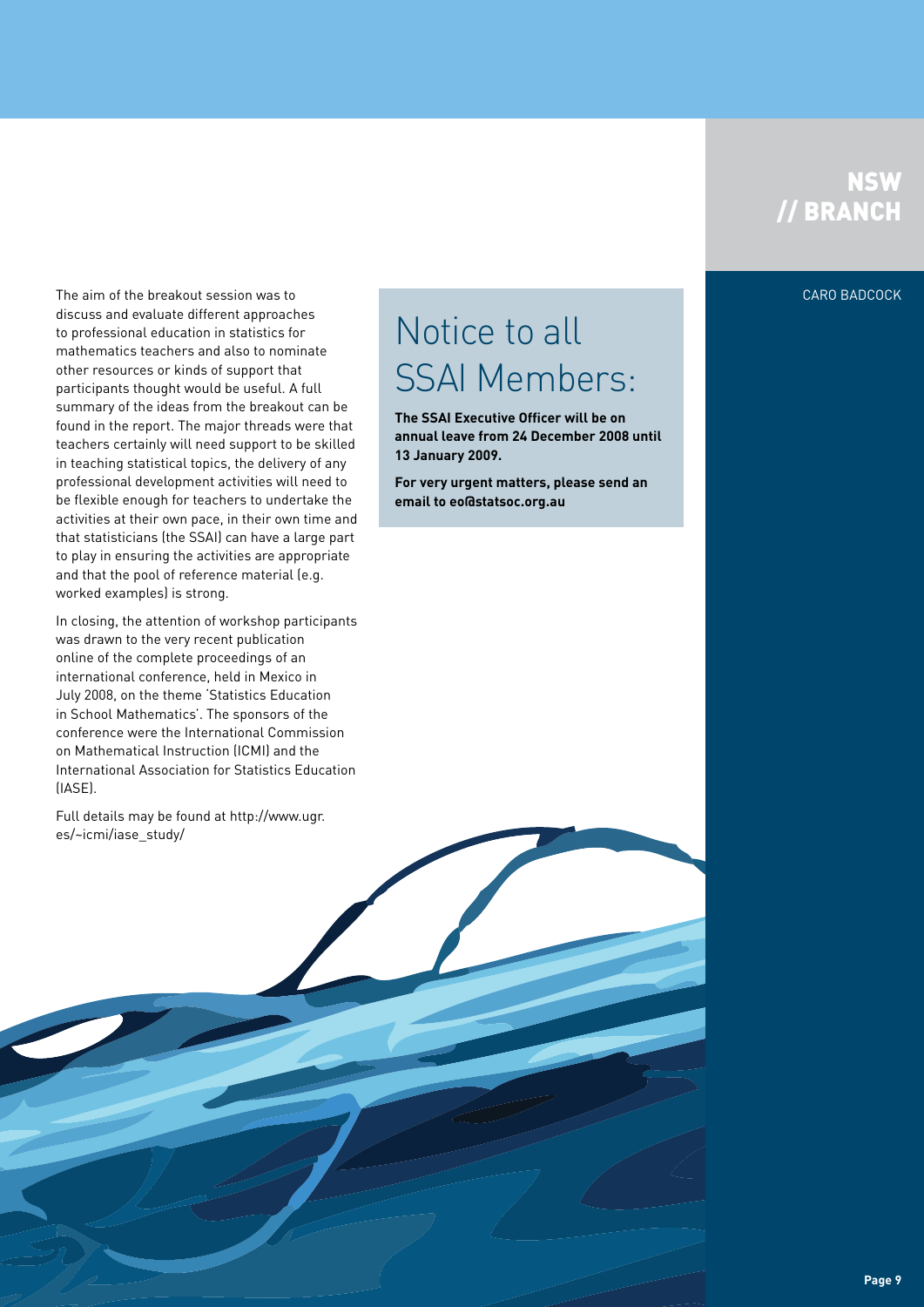## **CANBERRA**

#### Philip Kokic

## CANBERRA Quarantine Matters

**At the Canberra Branch meeting on 28 October, Veronica Boero Rodriguez, Bureau of Rural Sciences, gave an interesting talk on work she has been doing together with Bo Raphael, also from BRS, on "Using Bayesian belief networks to evaluate surveillance systems for screwworm fly in the Torres Strait".**

Veronica started with some background information on this fly (Chrysomya bezziana). Screw-worm flies (SWF) are parasitic as they breed in the wounds of mammals including humans (I'll leave the details to your own imagination). SWF occur in almost all tropical countries including Papua New Guinea, but they are currently not found in Australia. If they were to establish themselves on the mainland, then they would cost \$500 million annually in lost production and control, mainly in the beef and sheep industries. Veronica and Bo were mainly concerned with the risk of their spread to the Torres Strait Islands, which is one of the main potential points of entry for SWF because of traditional trade by boat between New Guinea and the Torres Strait Islands.

There are quarantine restrictions in place to minimize this risk, and this is overseen by AQIS. Veronica and Bo were interested in the detection of the SWF if it enters, because then early eradication steps can be taken to eliminate it. There are four components to detection in the Torres Strait: surveys of domestic animals, feral animal surveys, public awareness campaign and the use of fly traps. Fly traps are currently in place on 4 islands – three of these are very close to New Guinea: Boigu, Dauan and Sabai Islands, and the fourth, Prince of Wales Island, is close to Cape York.

Veronica and Bo needed to address the question of whether the fly traps were worth maintaining and the number that should be in place, and so they visited the Torres Strait to gather relevant information from experts and observe how the fly traps are set. Some of the most important information they obtained was that no SWF had been detected in any trap over the last 20 years, the SWF can only travel short distances over water but long distance over land, and even if it was present the probability of catching a SWF in a given trap over a 1 year period was very low.

In the presentation Veronica illustrated how the situation could be modeled using Bayesian belief networks. These are graphical models which are used to model probabilities of events that depend on other events that occur at various points on the graph. In this case the graph was set up so that the nodes represented each of the four islands and Cape York, and sub nodes represented the traps on each island. The costs and benefits could also be determined in the model. Unfortunately, most of the parameters required for the model could not be estimated because of the lack of available data. Crucial among these was the probability,  $p_{ent}$ , of the SWF entering an island during a 1 year period. By essentially guessing the parameters in the model, and running several scenarios for pent, as well as scenarios for the conditional probability of trapping a SWF, Veronica was able to show that pent needed to be about 0.05 before it was cost-effective to have traps in place. On this basis she recommended that it was not worthwhile having traps on Prince of Wales and Dauan Islands because of their location relative to the other islands.

Veronica also recommended that traps be set up on coastal New Guinea as this would be important for estimating  $p_{ent.}$  Anecdotal evidence suggests that the other 3 components of SWF detection were probably more effective than the fly traps in most cases.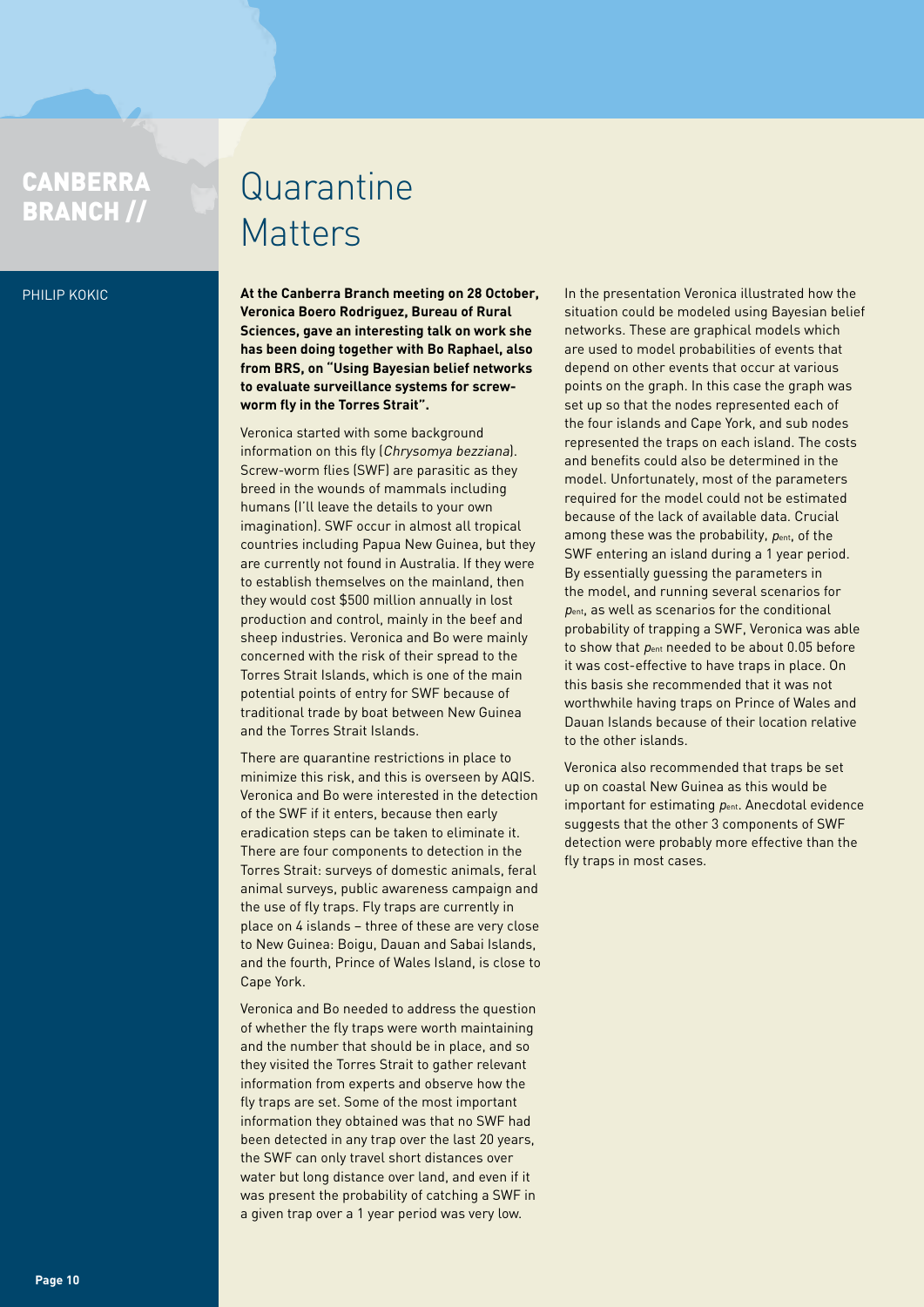## October Meeting of the WA Branch of the SSAI

**The Tuesday 14th October 2008 Meeting of the** *Brenton Reserved Machain Line Stephen Reserved Machain Reserved Ma* **WA Branch of the SSAI held was treated to an enlightening seminar by Professor Christine Müller visiting from the Universität Kassel in Germany. The title of her talk was "Outlier robust methods in image analysis". This was on work done in conjunction with co-workers Martin Hillebrand and Tim Garlipp. Beginning with a gentle introduction, including white geometrical shapes on a black background and noisy images of those shapes, her stated intention was to reconstruct from the noisy images the original geometric shapes. The reason these particular shapes were chosen is that most image processing techniques had trouble reconstructing images which had corners. To overcome this problem she described various local reconstruction methods which included use of kernel estimators, starting with a moving average, and going on to explaining kernel functions more generally. Christine then went on to generalize to two dimensional kernel estimators, and showed the reconstructions based on mean kernel estimators, and then demonstrated that mean kernel estimators neither preserve edges nor preserve corners.**

Christine moved on to talk about kernel estimators based on outlier robust estimators, beginning with medians used within the window. These median based kernel estimators however preserve edges but not corners. We were then given a review of robust estimators and shown what combining redescending robust M-estimators with kernels could achieve, this was related to work by Chu et al. (1998). The question was asked: Is there a contradiction between outlier robust reconstruction and corner preserving reconstruction? Christine was able to show that this indeed was not the case, through the combination of trimming and using redescending M-estimators.

 In a short last part of her talk, she also demonstrated how redescending M-estimators can be used for identification of geometrical objects such as lines and circles, and showed interesting applications of her work with botanists. The reconstruction of geometrical shapes was impressive. Questions were asked about whether one could reconstruct the noisy images in other ways, say reconstructing the white shapes on the black background and then reconstructing the black background a second time using conventional methods, in order to get back the corners? However the consensus was that this was not the case. She was asked if images of the galaxies involving spirals could be reconstructed in this way, though Christine was not aware of work in that area. A group of a half a dozen including the speaker carried on the conversation at a nearby Vietnamese restaurant.

### **WA** // Branch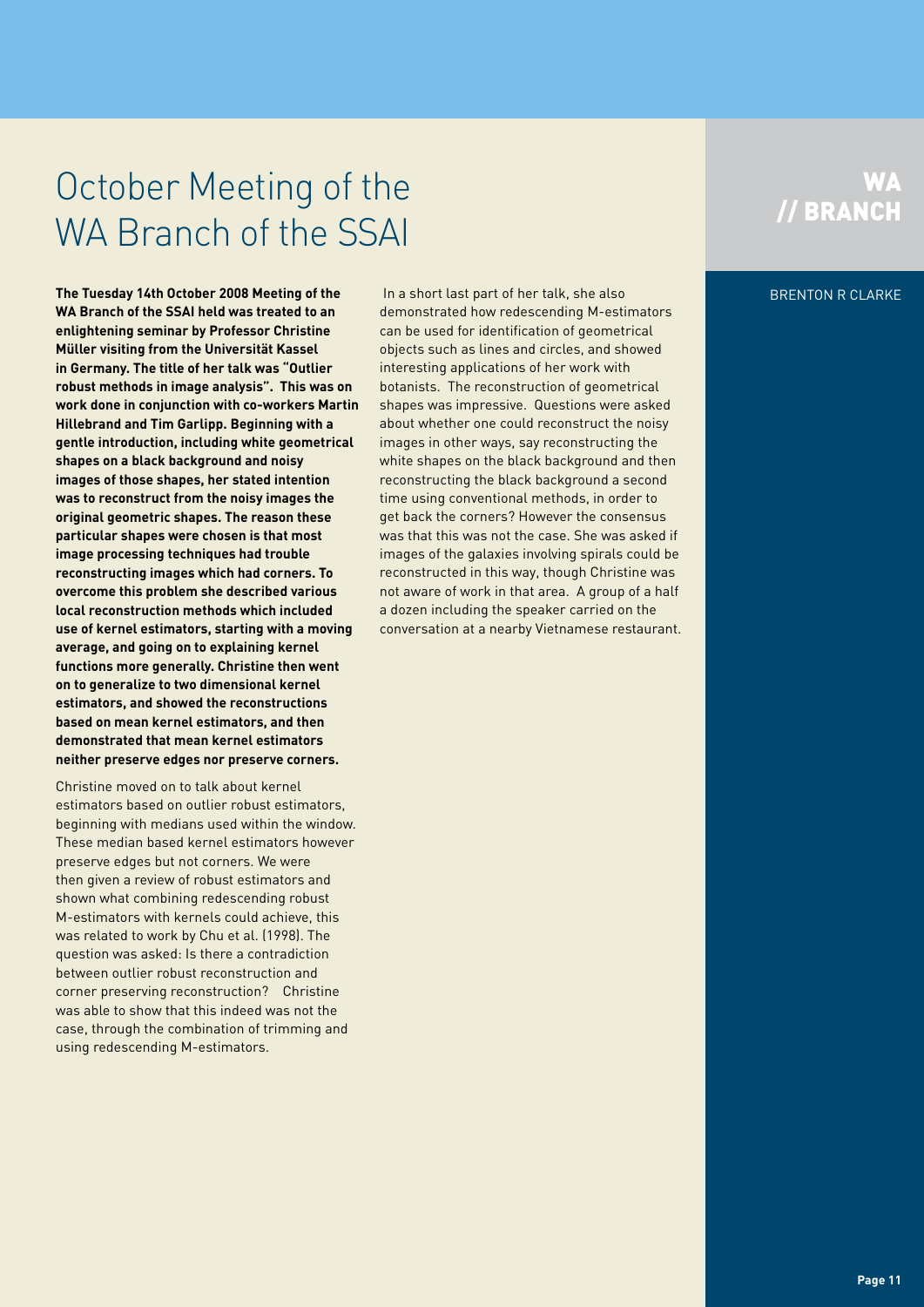### QLD BRANCH //

#### Miranda Mortlock

## Queensland Branch News

### August

**The August meeting was held on the 5th August at UQ. Professor Ritei Shibata, Keio University, Japan spoke on Statistics in Data Science. Prof Shibata outlined his view of the new paradigm of Data Science and its relationship to traditional statistics. He has an M.Sc. (Tokyo Institute of Technology, 1971), Ph.D. (Tokyo Institute of Technology, 1981) and is a Member of the Japan Statistical Society, Japan Mathematical Society, Bernoulli Society for Mathematical Statistics and Probability, International Association for Statistical Computing. He was awarded the Japan Statistical Society Award in 2006.** 

His scientific contributions include Statistical Model Selection, proving asymptotic efficiency of AIC (Akaike's Information Criterion) and the inconsistency as a method of model selection, typically selection of regression variables. He is interested in the environment for working with Data. He advocates a new paradigm Data Science and created DandD (Data and Description) environment for working with data as an infra-structure of Data Science.

### **SEPTEMBER**

**On Tuesday 23rd September, Professor Rodney Wolff presented a talk on "Risky Business: Getting the Copula You Want" at Queensland University of Technology.**

A large turnout of over 50 people enjoyed refreshments provided by the School of Mathematics, QUT and jointly hosted by SSAI with The Brisbane Quant Forum.

A cupola is a beautiful dome-like structure which graces many celebrated architectural objects. A copula is a beautiful mathematical structure which graces many celebrated joint statistical distributions - as well as all of the uncelebrated ones - and it looks like a cupola, too, depending on your perspective. The ordinary multiplication rule in probability applies for independent components, but copulae creep into the rule when components are not independent. This has many applications, particularly in finance: where the components are risk factors in a financial portfolio, capturing their dependence is crucial

for risk management. We illustrate flexible, semi-parametric methods for estimating copulae and associated risk, contrasting with current standard approaches which are generally fully parametric, using both simulation and market data. This is joint work with Dr Kohei Marumo, Bank of Japan.

Rodney Wolff read for an honours degree in mathematics at Univ Queensland, and for a doctorate on statistical aspects of chaos under the supervision of Sir David Cox at Univ Oxford. He has held academic posts at Univ Glasgow, Univ Oxford, Univ Queensland, and QUT, where he is professor of statistics. He is an affiliated researcher of the Centre d'Economie de la Sorbonne, Paris. His current research interests are in statistical risk management, weatherrelated finance, non-parametric modelling generally, and a new foray into applications of dynamics in genetics. He is moonlighting as a statistician while waiting for Broadway to recognise his thespian skills: critics' reviews suggest he will be moonlighting a very long time.

The Brisbane Quant Forum is an informal gathering of Brisbane-based individuals working across diverse industries in quantitative roles. Its goal is to provide a relaxed atmosphere to catch up and share ideas with colleagues past and present, and to network with people working in similar fields. Specifically, the group targets quantitative professionals working in a variety industries, such including Electricity, Finance, Banking, Risk, Investment Management, Actuarial, and includes students and researchers involved in Finance and Mathematical related degrees.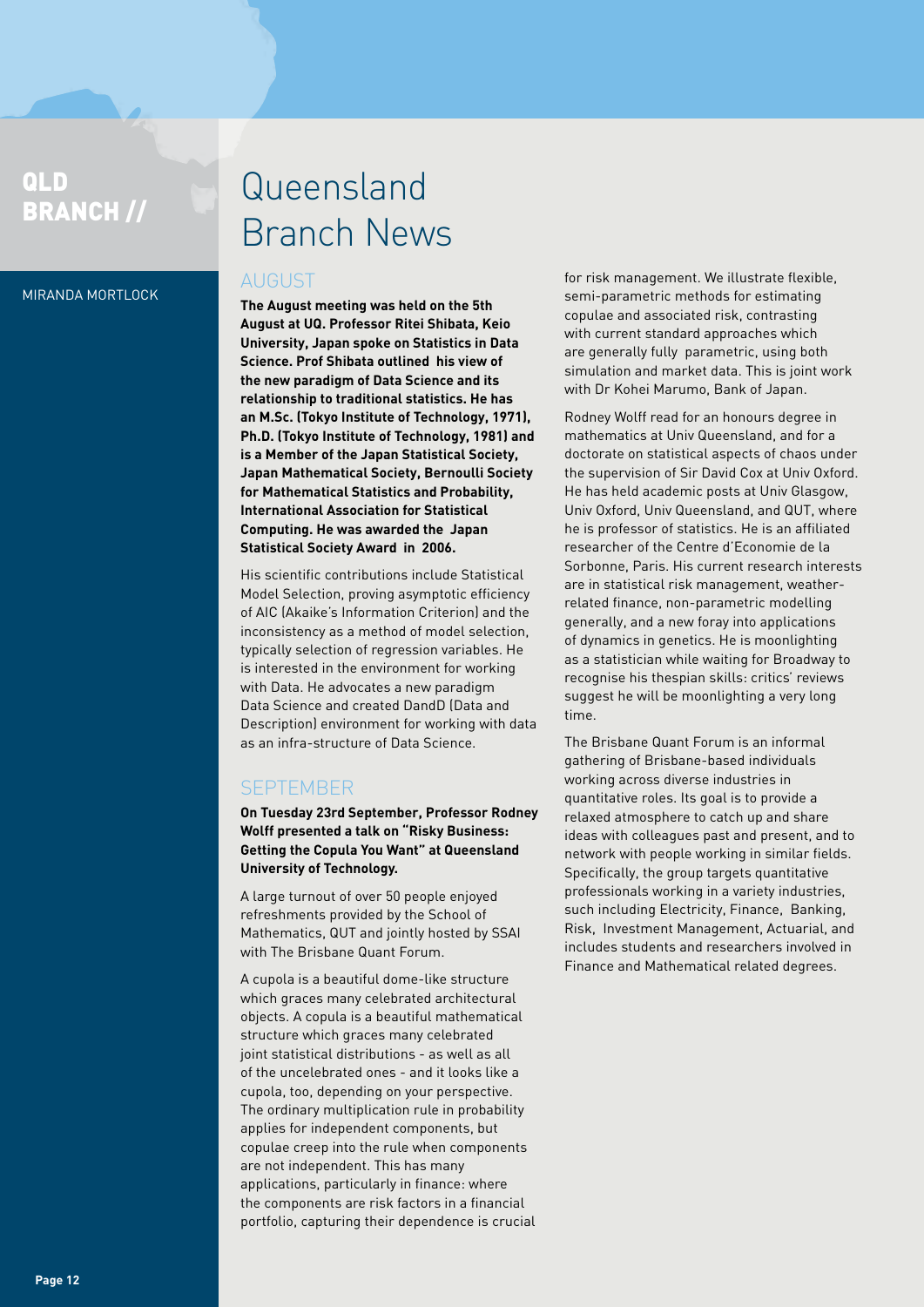## QLD // BRANCH

#### Miranda Mortlock

### October – meeting held in early November

**The branch meeting held on Monday 3rd November 2008 was addressed by Dr Brendan Sinnamon, who works as a liaison librarian at the QUT library, specialising in helping mathematicians and statisticians with research questions and information sources. The meeting was well attended by members from academia, CSIRO, DPI and a research student. Brendan spoke first about Google Scholar, a freely available academic search tool. Members who have access to an institutional library may use the "scholar preferences" to automatically enable full text acquisition where the relevant subscription exists. Google Scholar indexes widely in maths and statistics, and being free access provides a means for members who may not be affiliated with institutions to find research articles.(See http://scholar.google.com.au/.)**

A tool that works very well with Google Scholar is "Zotero", a reference management system akin to end note, but open source and freely available. It requires the Firefox browser, for which it is an add-in. Brendan demonstrated how easily Google Scholar searches could be saved into Zotero with a click of a button, and exported in bibtex format, Endnote format (via a filter available from the UQ library pages), or inserted directly into Microsoft word or Open Office documents. Zotero, meanwhile, manages the database of citations, allowing custom annotations. (Zotero: http://www.zotero. org/). Brendan then discussed the topic of bibliometrics, a topic of interest to the publish or perish members! In fact, free software called "Publish or Perish" performs bibliometric analysis on the results of a Google Scholar search. This may be helpful for stats people at QUT, for example, as Web of Science, the bibliometric service subscribed to at QUT, does not index all stats journals. (Publish or Perish: http://www.harzing.com/resources).

### A New Initiative for Queensland SSAI

**The Queensland Branch has initiated a branch blog, and invite visitors to the site http:// ssaqld.wordpress.com/.**

The Christmas talk and dinner are planned for the 1st December.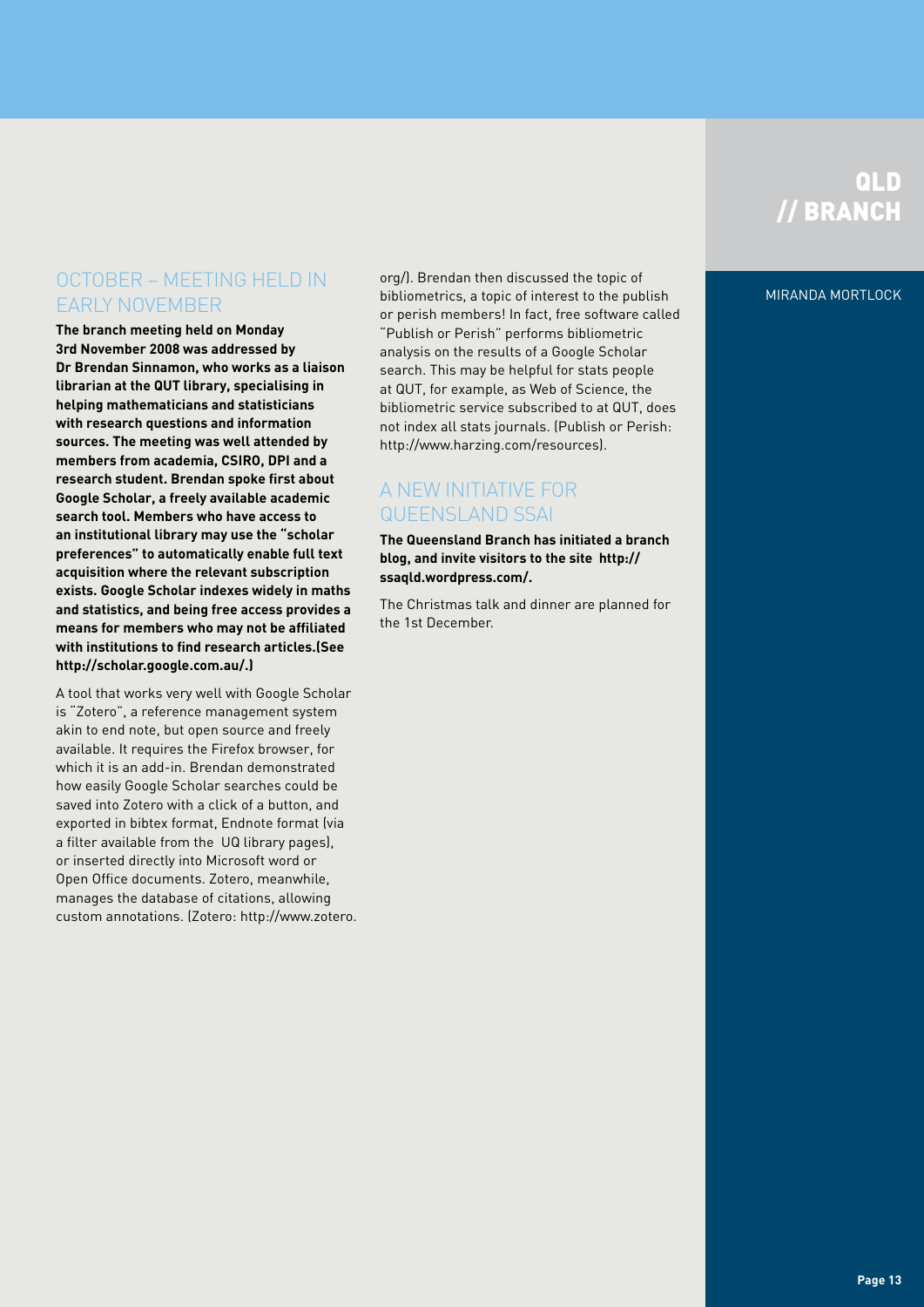### SA BRANCH //

Lisa Yelland

## Research highlights of developing efficient designs in the investigation of gene behaviour

**The August meeting of the SA branch was a meeting with a difference. Firstly, we were fortunate enough to have not one but two speakers; PhD student Penny Bennett and her supervisor Andrew Metcalfe from the University of Adelaide. Secondly, the meeting was targeted at both young statisticians and regular members of the Society. As an added incentive for young statisticians to attend, free dinner was offered to all young statisticians who are members of the Society. This was made possible by Penny who raised funds at a morning tea at Telstra where she works part time as a statistician.**

Penny and Andrew gave an interesting and entertaining presentation on experimental design. They began with the basics, going back to the early work of Sir Ronald Fisher and the famous tea lady experiment. A woman who claimed she could tell whether the tea or the milk was put in the cup first was given eight

cups of tea where either the tea or the milk had been poured first in random order. To understand the distribution of the number of correct responses if the woman was guessing, members of the audience were given a list of eight statements and were asked to indicate which four they thought were true. The statements were chosen such that it was highly unlikely that anybody would know whether the statement was actually true or not. For example, one statement was 'The weather at Kent Town at 8am this morning recorded by the Bureau of Meteorology was 8.8 as indicated on their website'. Not surprisingly, the distribution of audience responses was consistent with the distribution of the number of correct responses if people were guessing!

Having discussed the basic principles of experimental design, Penny and Andrew then moved on to discuss design issues that arise in the investigation of gene behaviour. They considered experiements involving two-colour microarrays which allows examination of the behaviour of many thousands of genes in a single experiment. In a simple 2x2 experiment involving two cell lines and two time points, many different designs are possible for a given number of microarray slides. Penny is currently working on an algorithm for identifying designs which are likely to be optimal in some respect.

The evening ended with an enjoyable pizza dinner at Café Amore which had a great turnout. It was a wonderful opportunity for young statisticians to mix with each other and with regular members of the Society.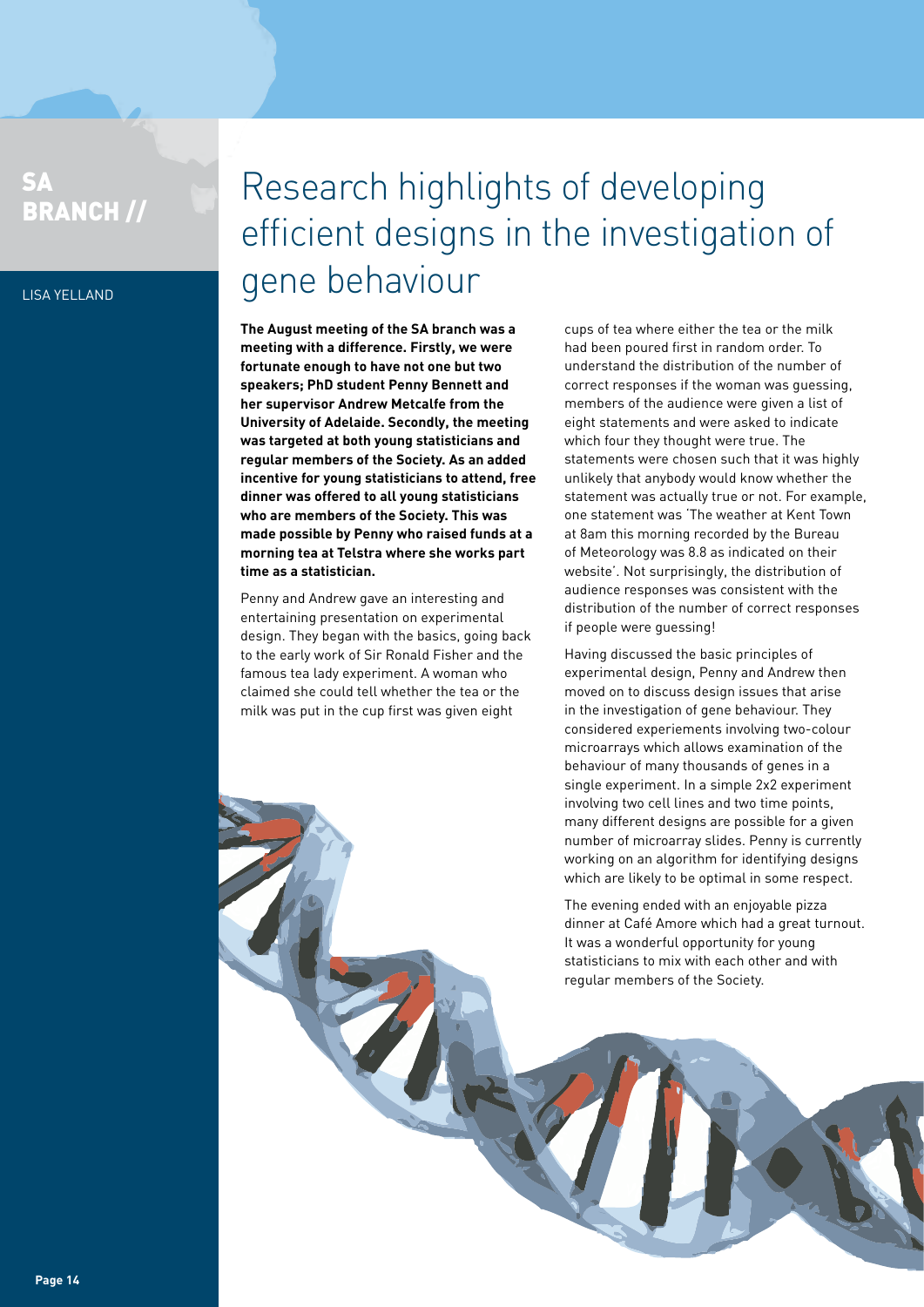## Modelling of Diffuse Solar Radiation with Multiple Predictors

**John Boland, Dean of Research in the IT, Engineering and Environment Division of the University of South Australia gave a talk on work done with Barbara Ridley titled "Models of Diffuse Solar Fraction" at the September branch meeting.**

For many locations, only global solar radiation is measured, or inferred from satellite data, while diffuse solar radiation is also measured in other locations. For modelling solar energy applications, the amount of radiation on a tilted surface is needed. There are regression relationships for estimating the diffuse solar radiation on a tilted surface from the diffuse solar radiation on the horizontal. Models for estimating the diffuse solar radiation from global solar radiation, developed in Europe or North America, have proven to be inadequate for Australia, and possibly other Southern Hemisphere locations. The number of sites in Australia that are recording diffuse solar radiation is dropping.

John presented data from Geelong which showed potentially spurious data which did not follow the inverse relationship between the clearness index and the diffuse fraction. There is an obvious disparity of data between different hemispheres with Adelaide, not surprisingly, showing more data at the higher end of the clearness index as compared to Bracknell (UK) in the northern hemisphere.

Previous modelling of Adelaide data relied on a piecewise linear fit or moving averages. The data can be transformed by standardising the clearness index, fitting a linear regression and back transforming the results. The shape of the fit suggests that a logistic function model would perform better.

Data were combined from all locations to develop a generic model for predicting diffuse solar radiation for any location. John presented comparisons of the fit for a number of locations: Adelaide, Darwin, Maputo, Bracknell, Lisbon, Uccle and Macau.

The work has demonstrated a parsimonious method for constructing a multiple predictor model for diffuse solar fraction. This logistic model performs much better for Southern Hemisphere locations than previous models and equally well for the Northern Hemisphere

locations. John anticipates that the logistic model will become the industry standard since it is the only one derived using rigorous statistical techniques. A model for diffuse solar radiation is becoming increasingly needed due to among other things, the changeover from ground-based weather stations to satellite data collection.





Model Assisted Statistics and Applications An International Journal

**Editor-in-Chief**: Sarjinder Singh **Guest Editor 2009**: Stan Lipovetsky **Managing Editor**: Stephen Horn **Treasurer**: Sylvia R. Valdes

Welcomes to: Sampling, Econometrics, Bayesian Statistics, Time Series, Design of Experiments, Multivariate Analysis

www.iospress.nl

### **SA** // BRANCH

### PAUL SUTCLIFFE